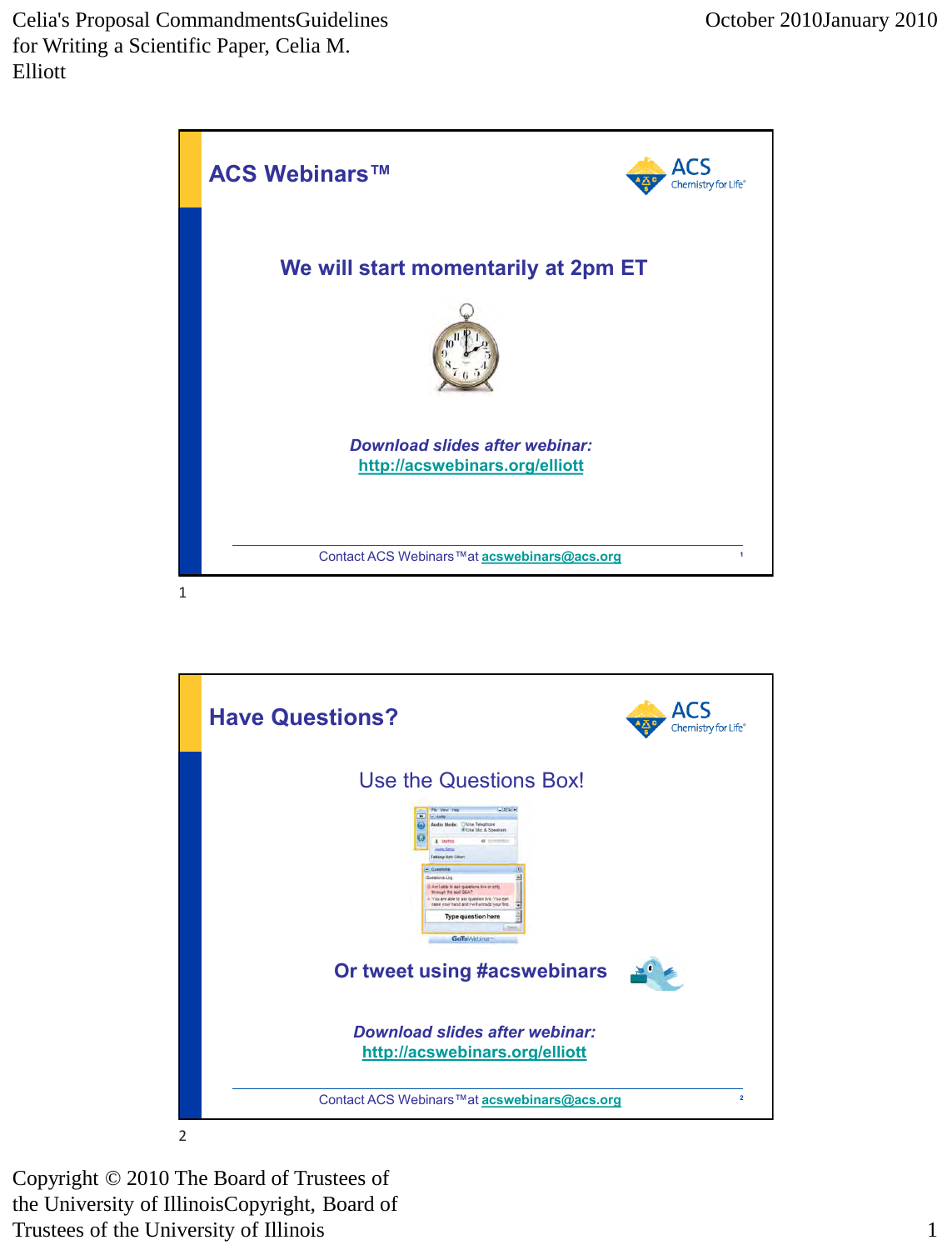

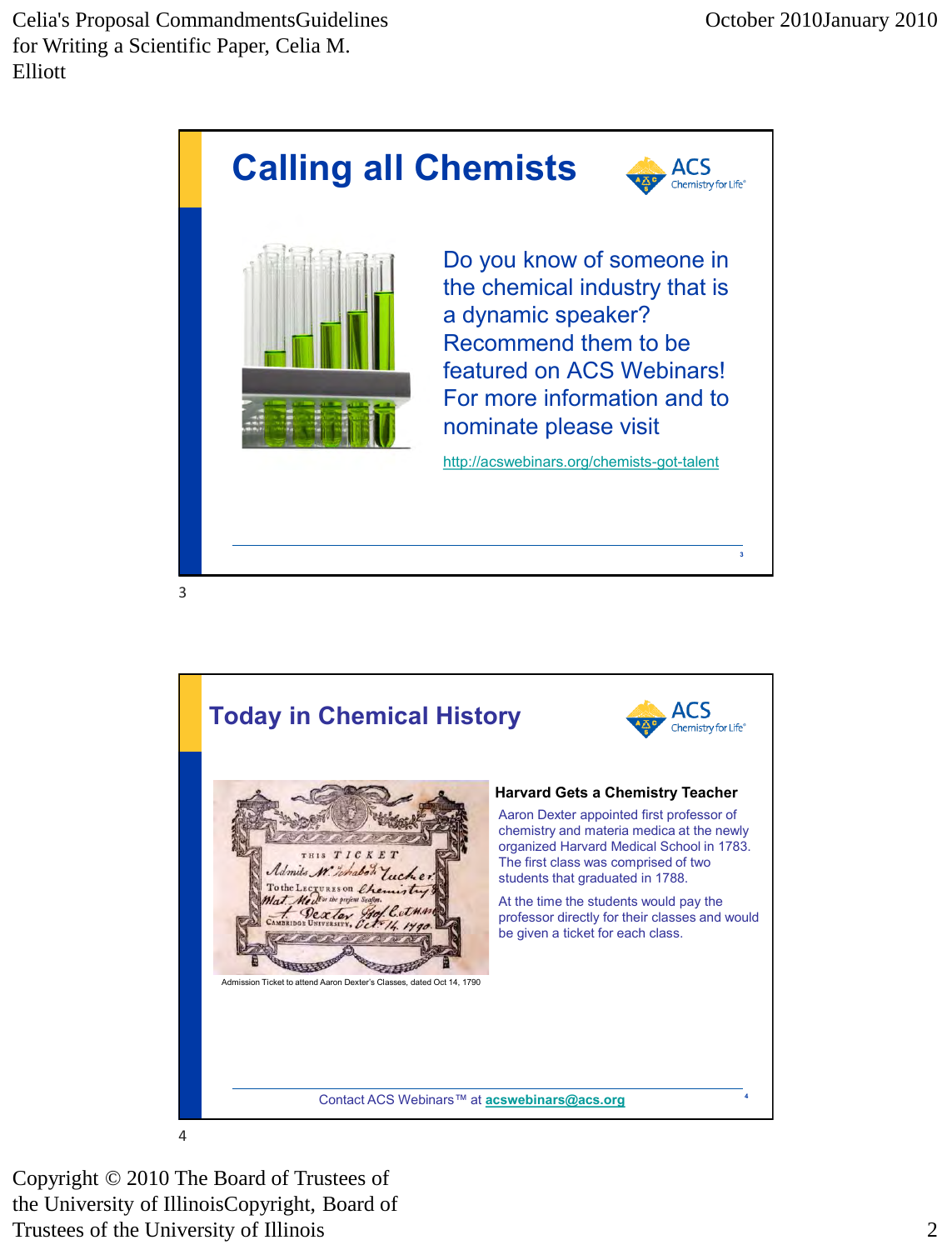

5

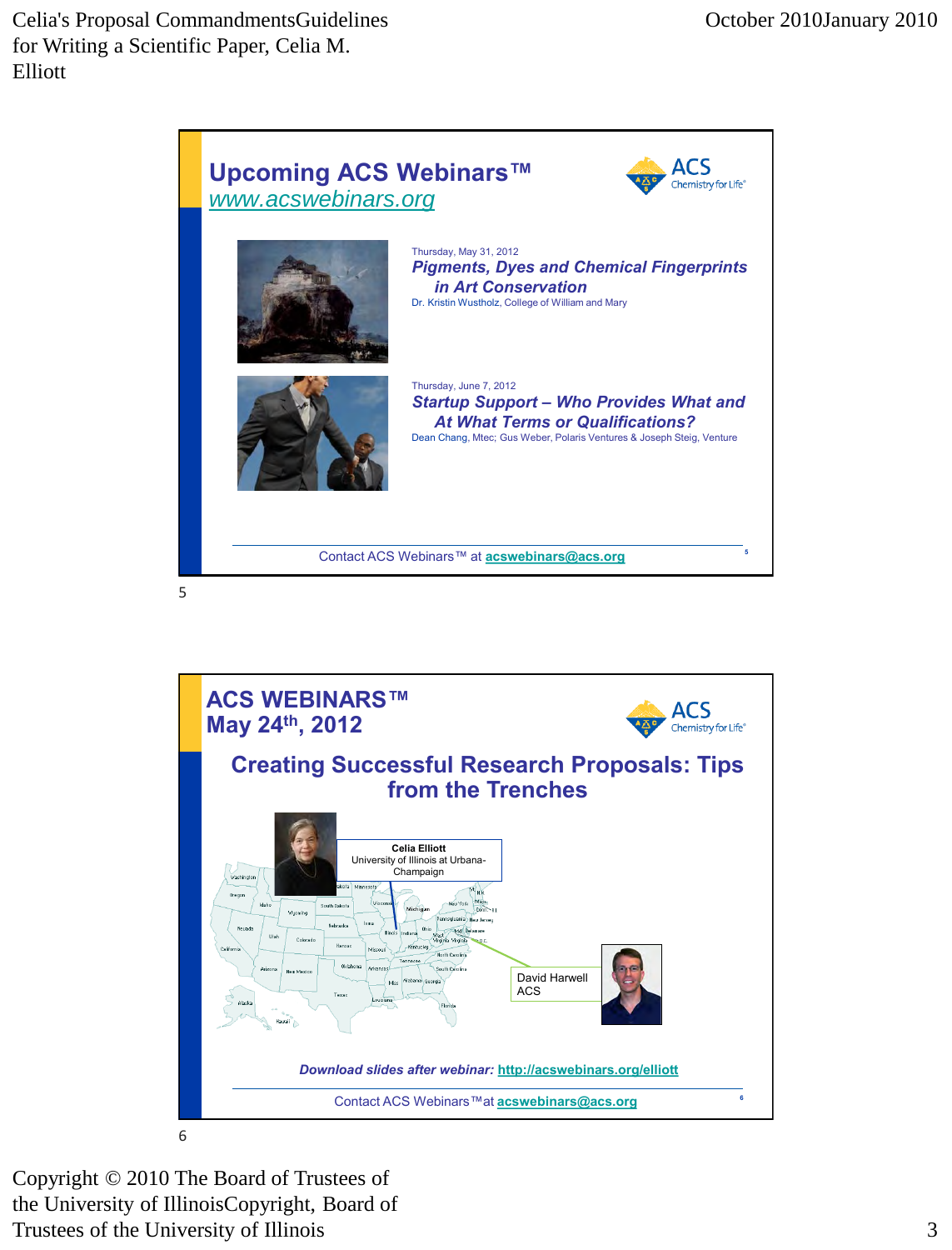

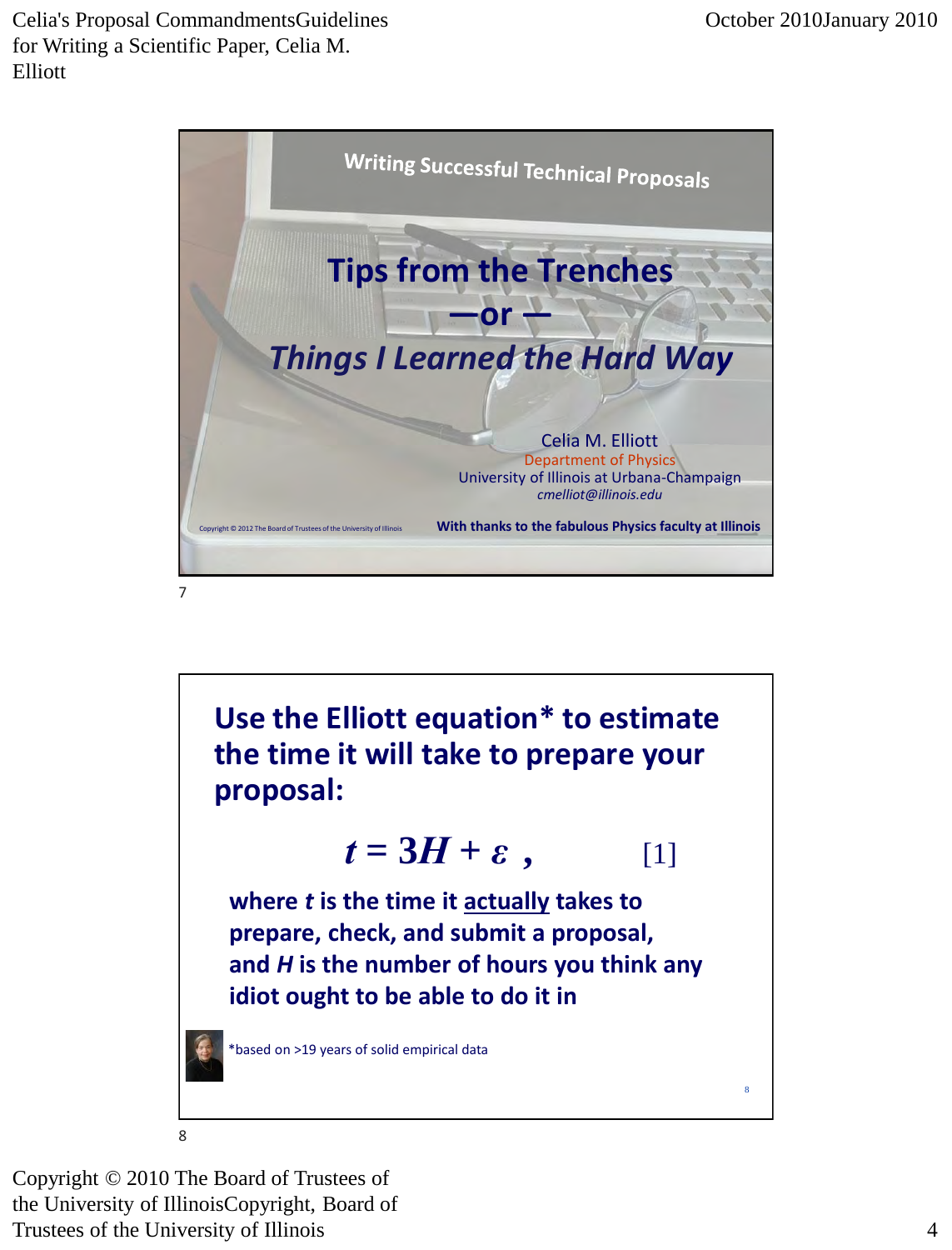

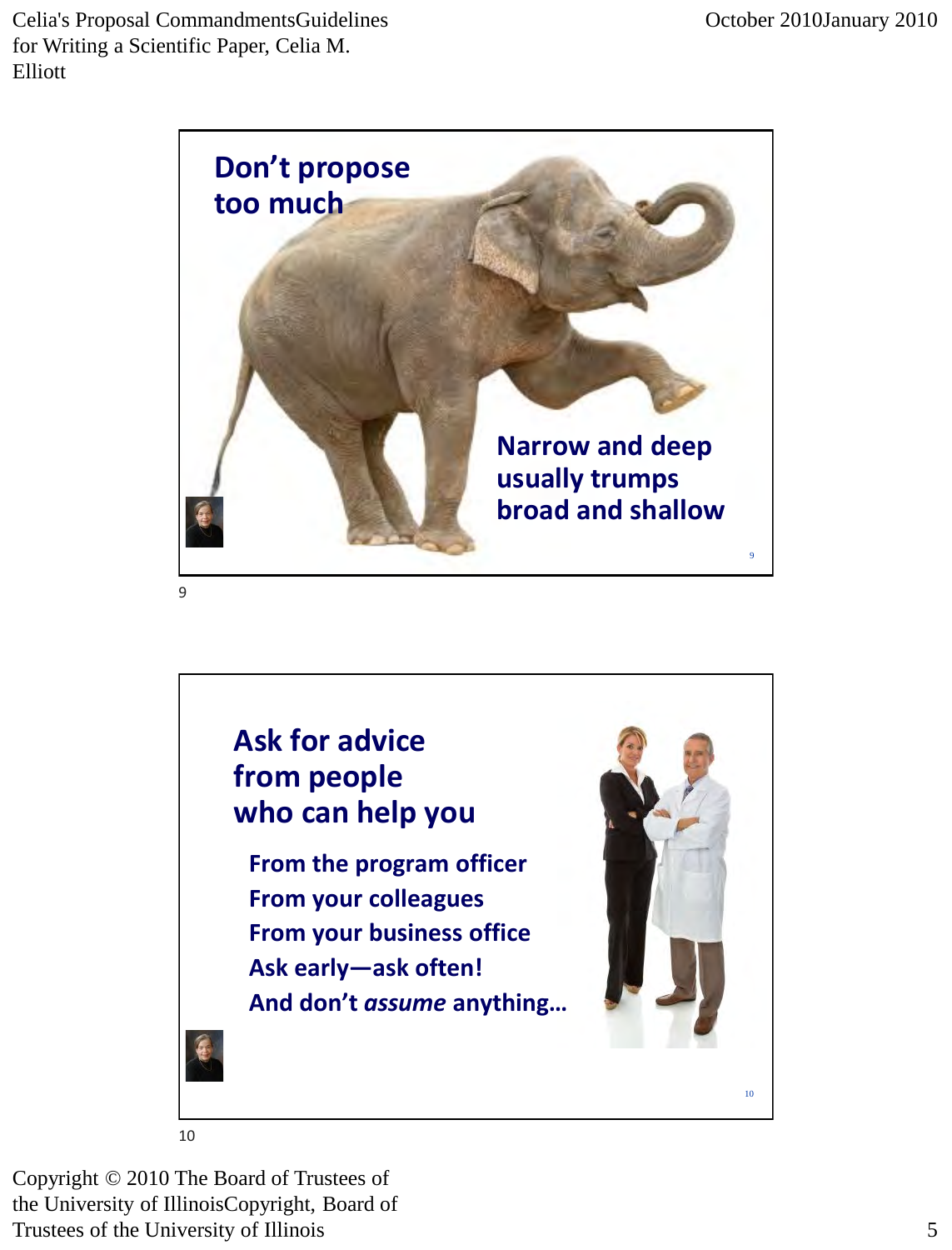

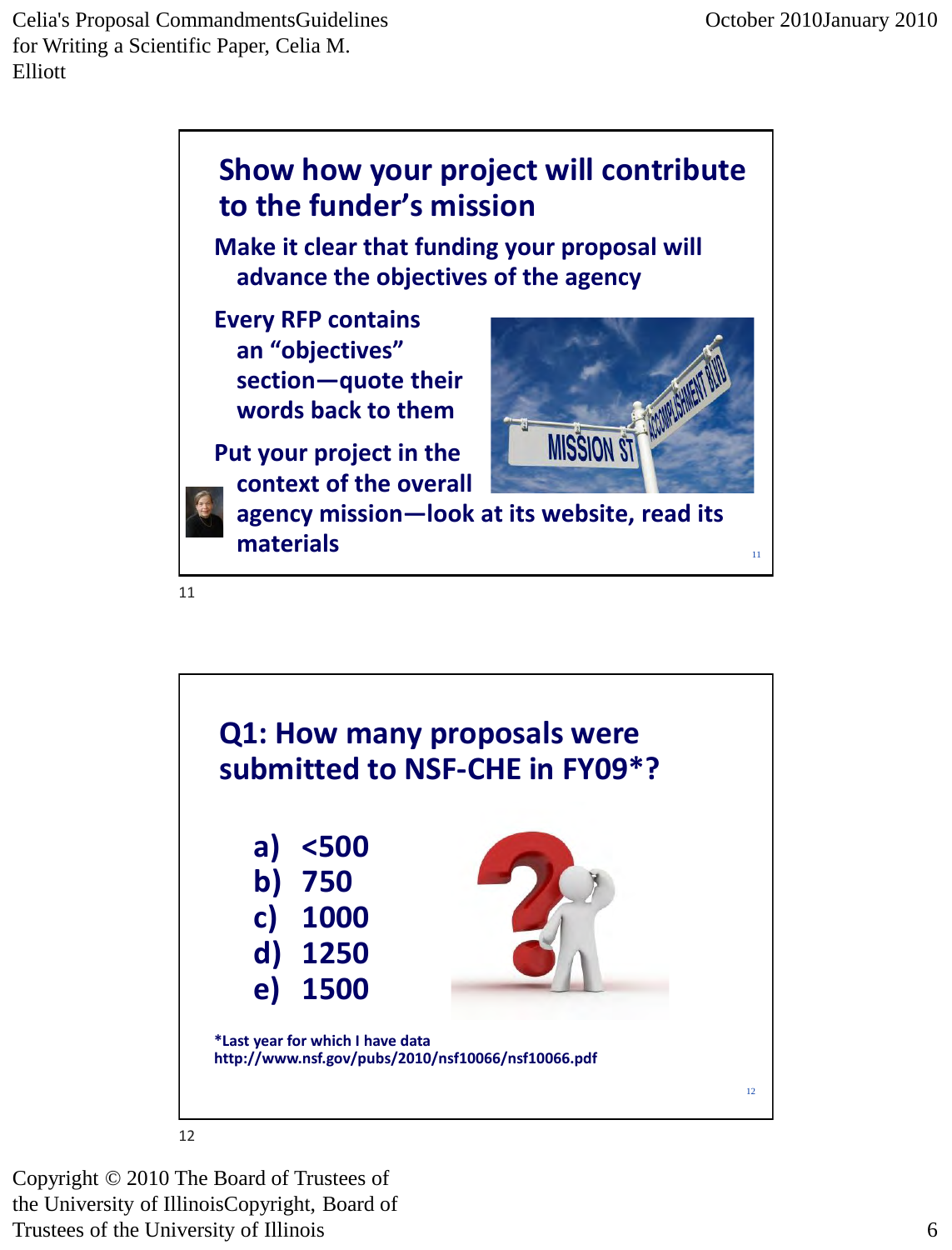

13

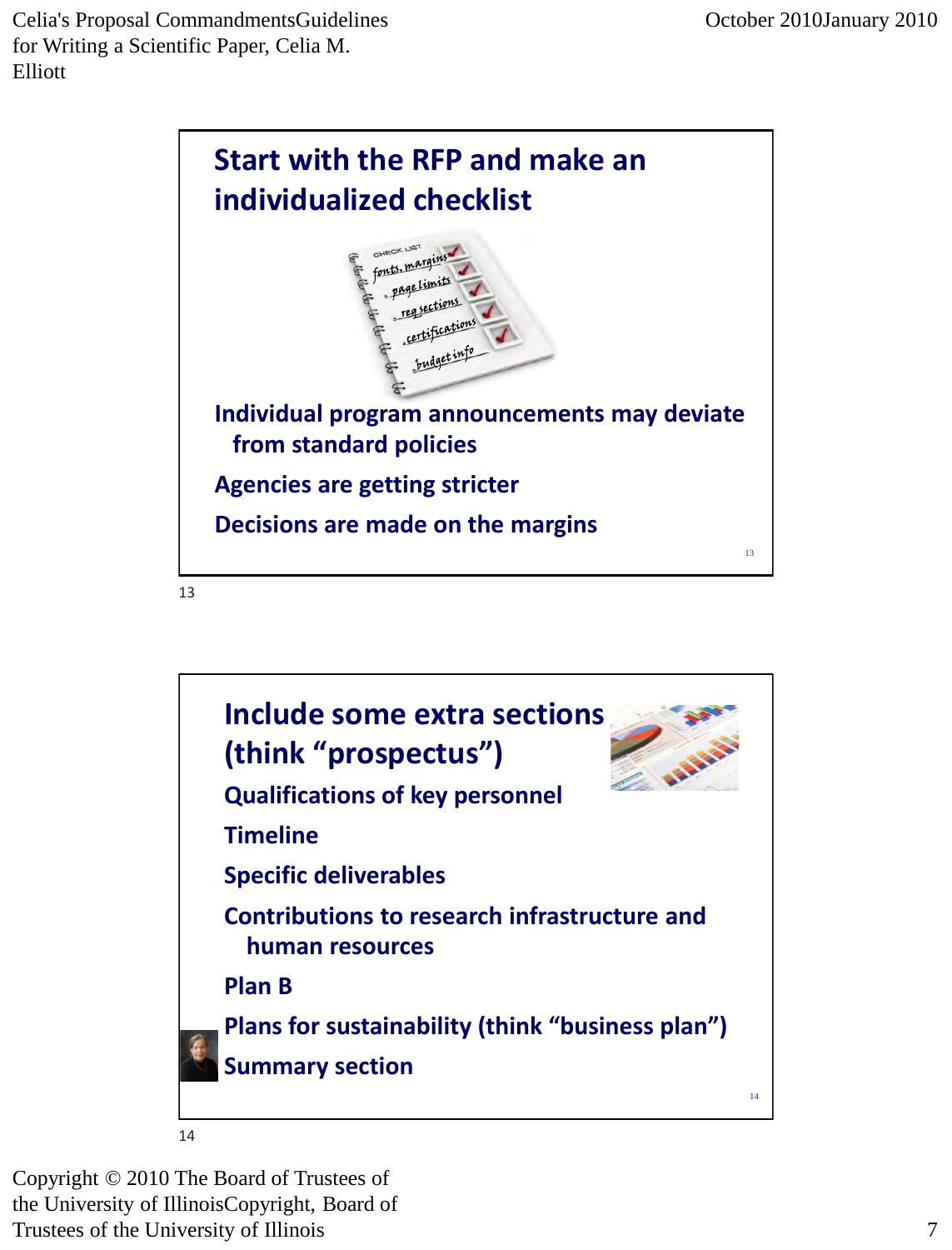

15

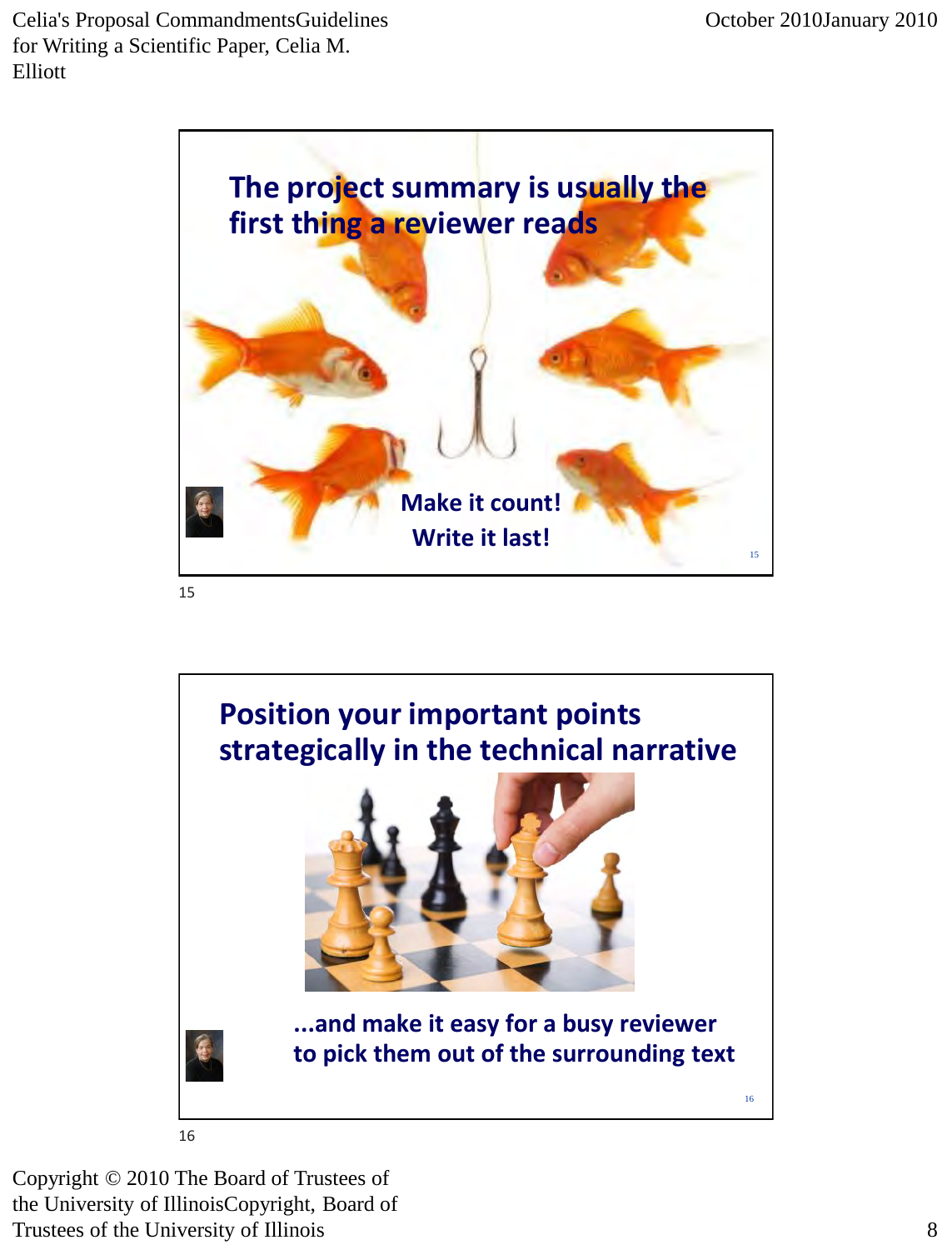

17



Copyright © 2010 The Board of Trustees of

the University of IllinoisCopyright, Board of Trustees of the University of Illinois 9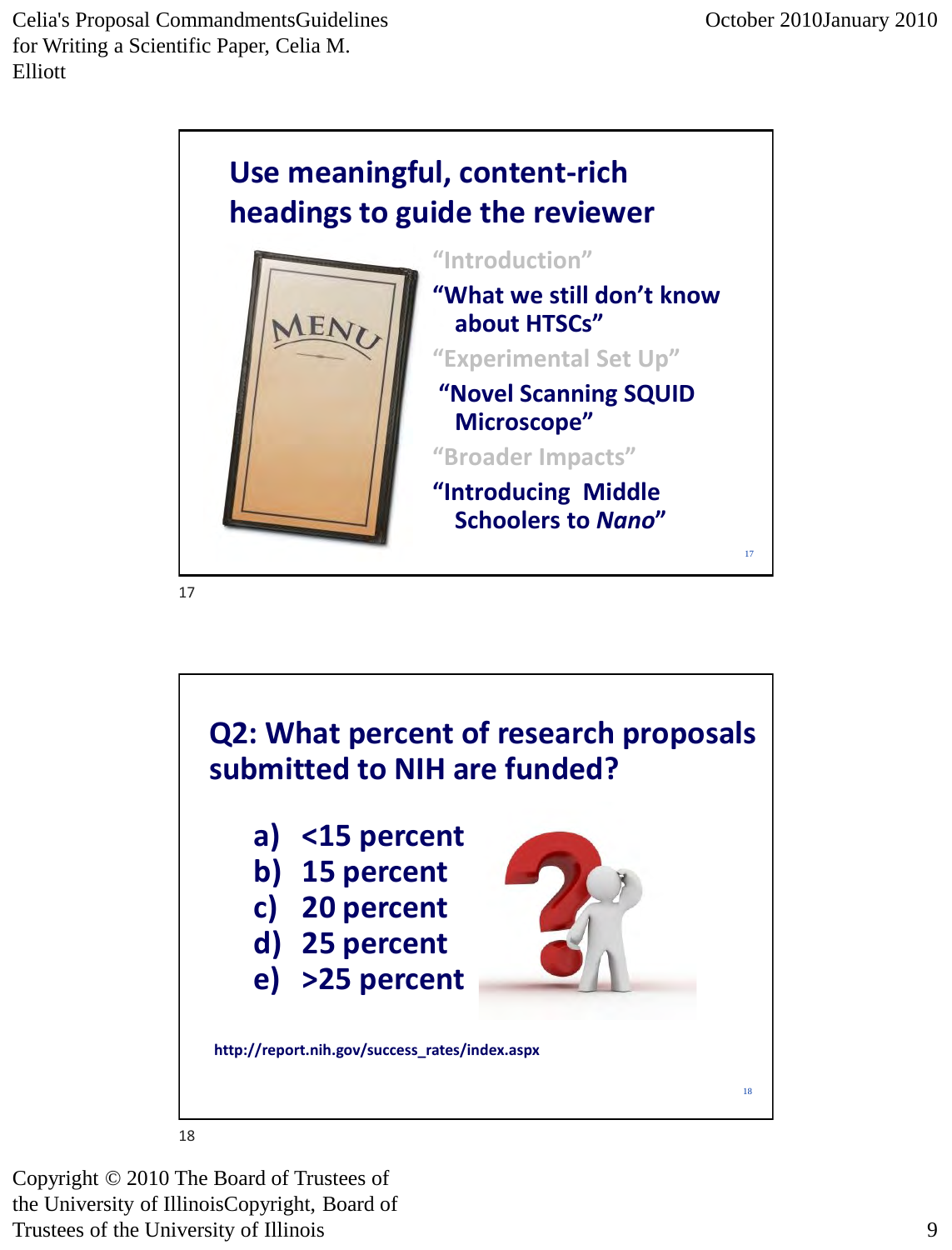

19

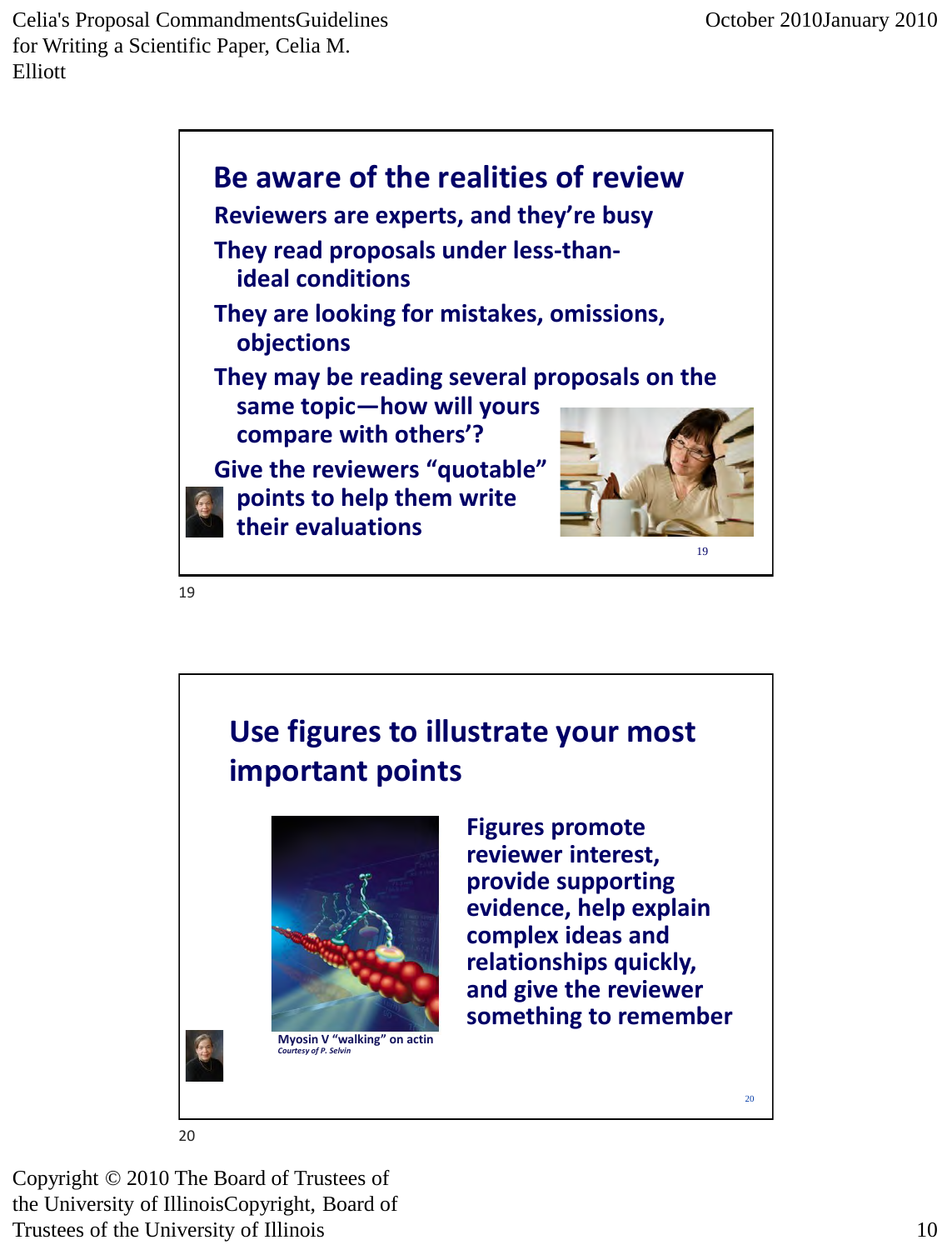> Okay, what are the four reasons why you should include figures in your proposal?

Three reasons?

One reason?

Do you remember what the image was on the previous slide?

I rest my case…



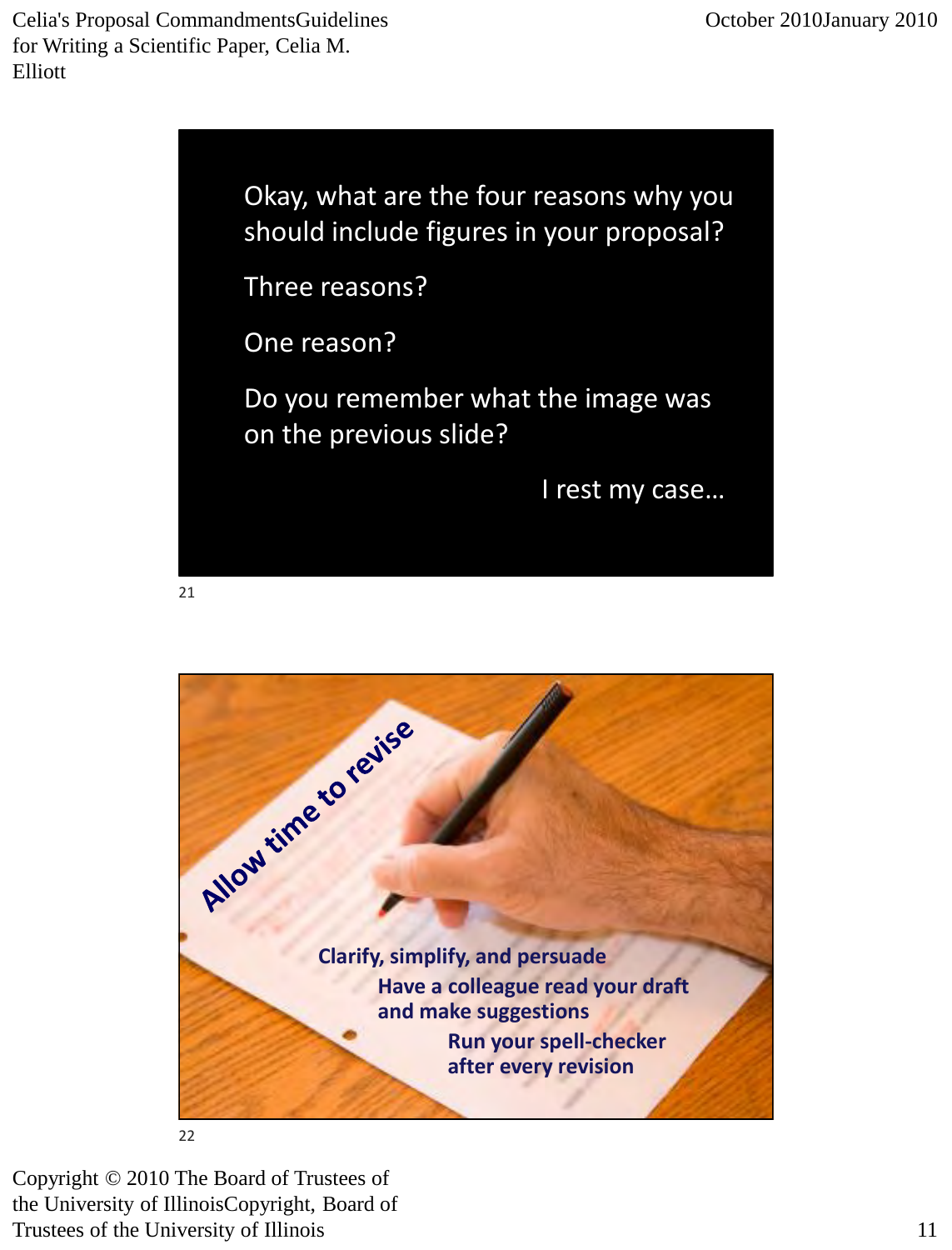

23

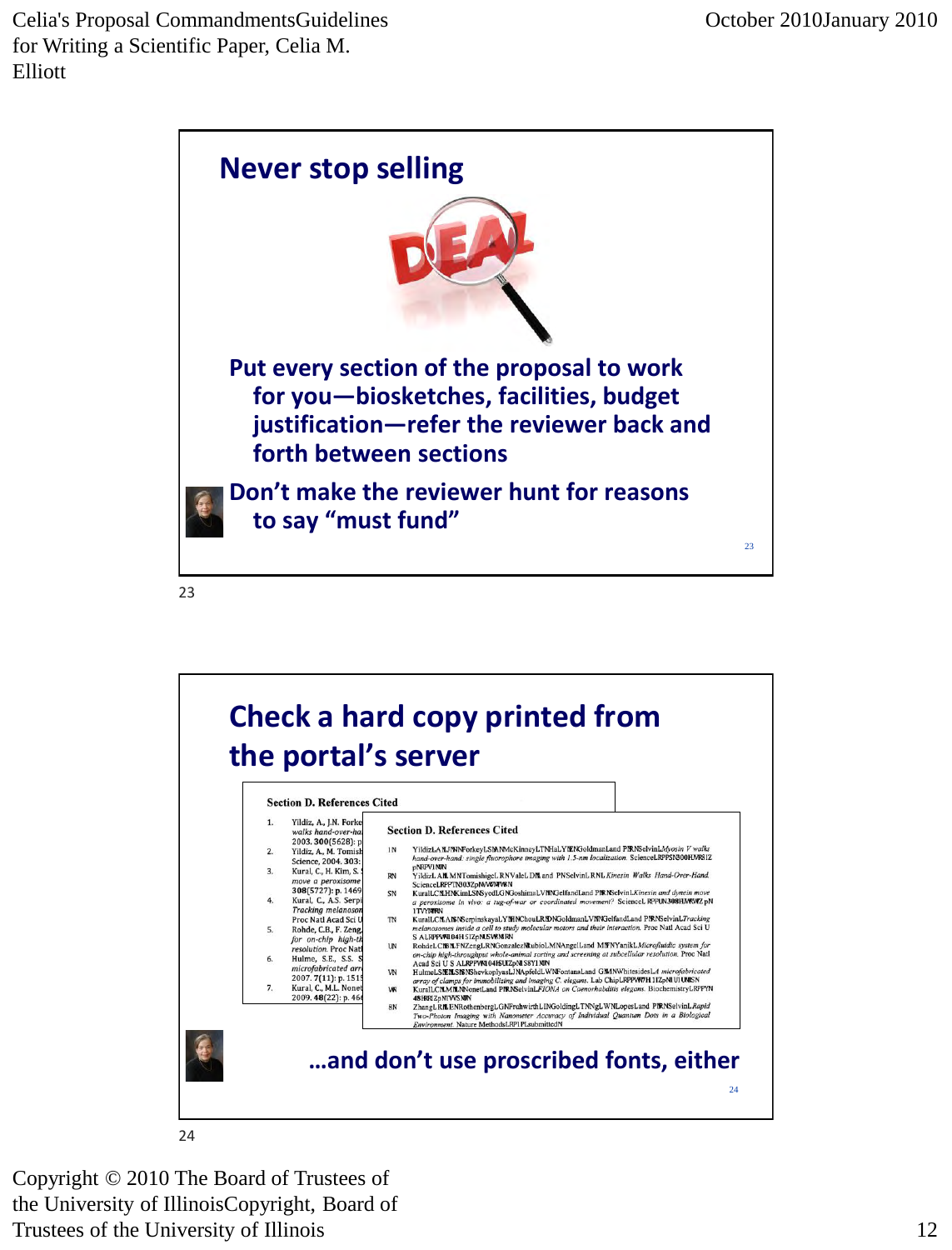

**To recap: Don't neglect other sections of the proposal by focusing only on the technical narrative Ask for help Read the directions (and follow them witlessly)** Contributions **Make the reviewers' job easy Remember** *t =* **3***H* **+** *ε* **! Never stop selling, and never give up Questions? cmelliot@illinois.edu** *http://physics.illinois.edu/people/Celia* <sup>26</sup> 26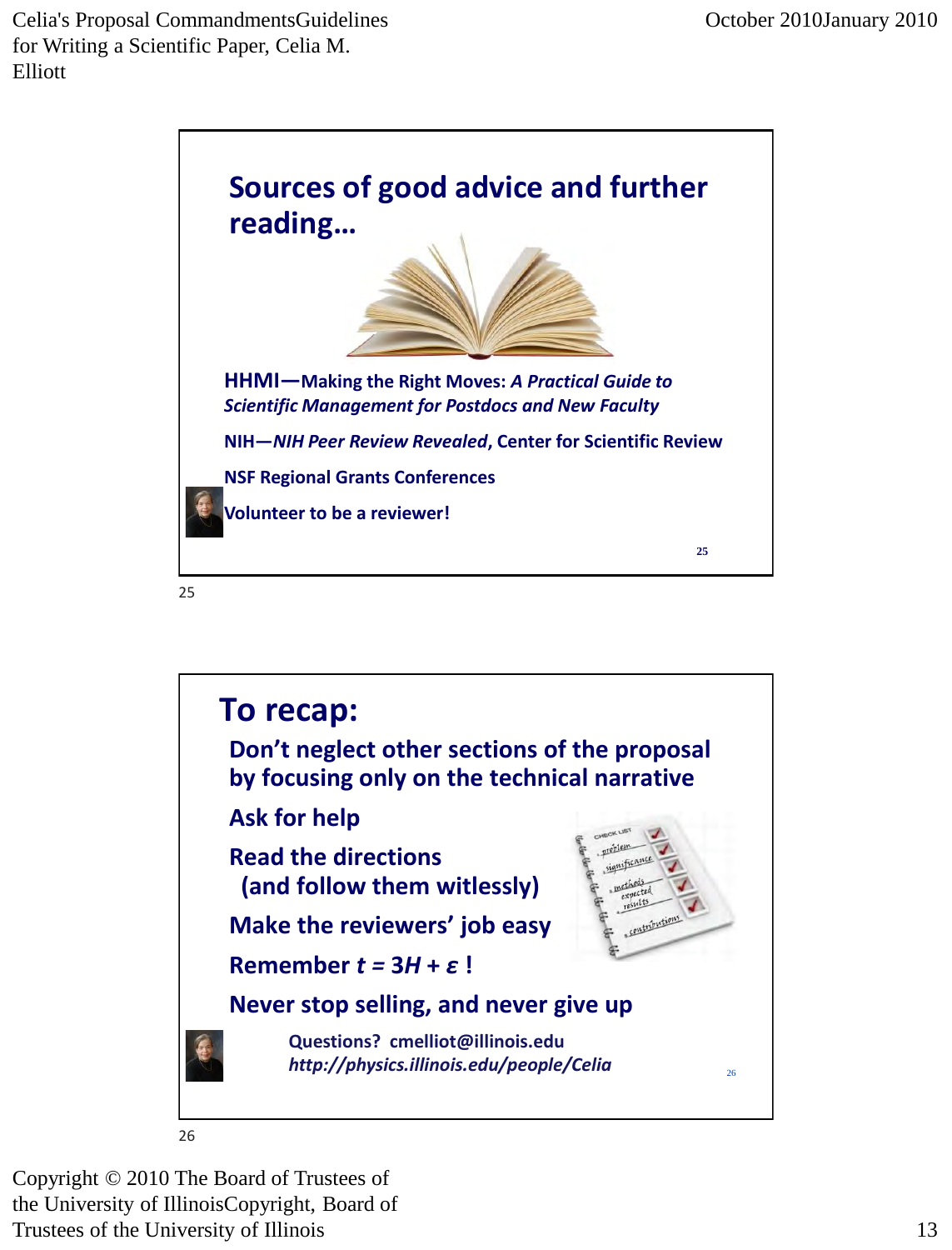

27